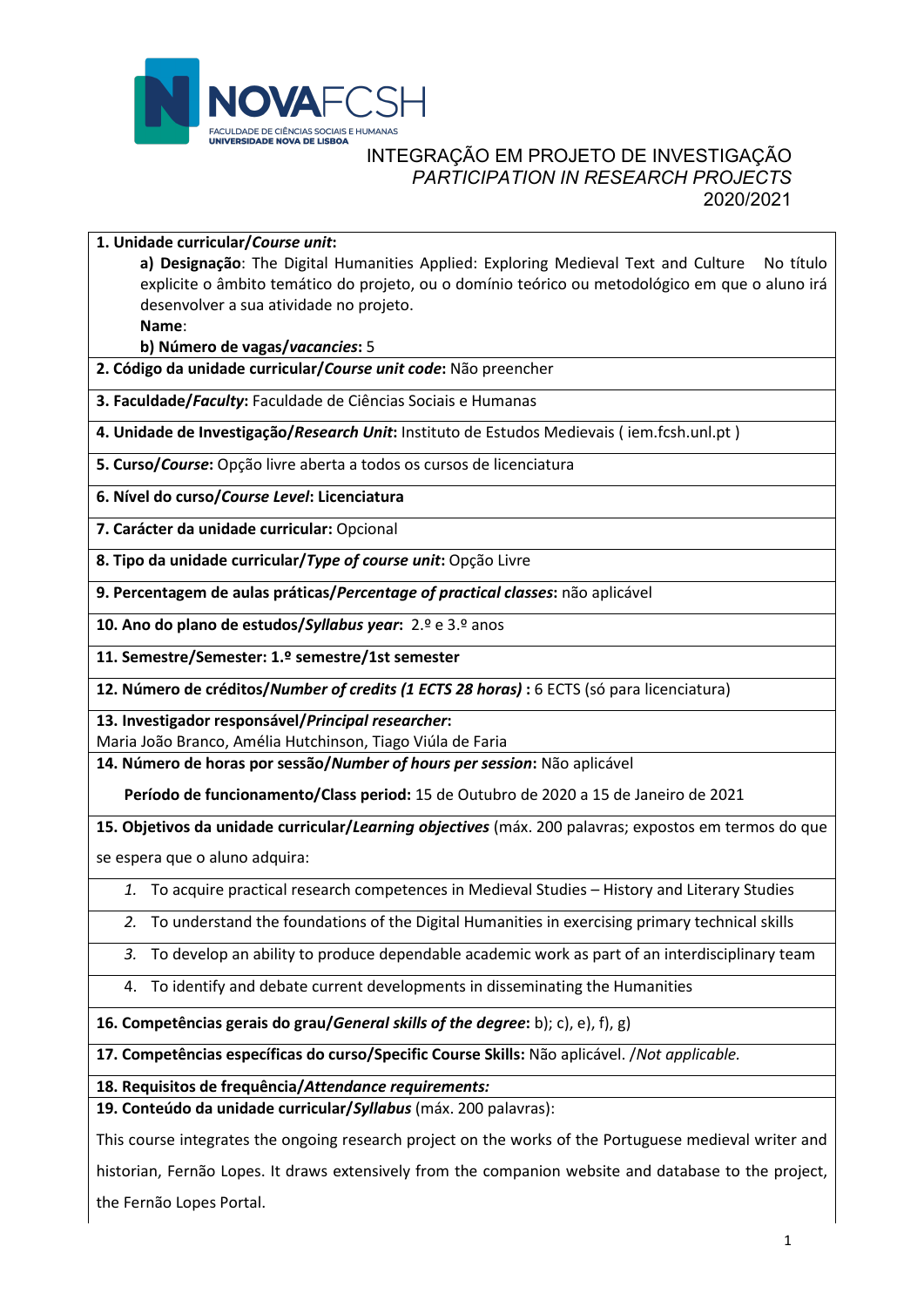

## INTEGRAÇÃO EM PROJETO DE INVESTIGAÇÃO *PARTICIPATION IN RESEARCH PROJECTS* 2020/2021

Students are invited to discover the intersections between Literary Studies and History, as exemplified by the rich content of Lopes's chronicles of the kings of Portugal, and to correlate classical approaches with today's digital approaches to the Humanities. Are the Digital Humanities (DH) a point of arrival or departure?

In tandem, students are introduced to the Fernão Lopes Portal, in order to identify and familiarise with the structuring of a fully working DH medium. This articulates with the hands-on use of the portal's infrastructure to introduce key methodological issues, e.g.: relational database foundations; terminology; text mapping; multimedia integration; curatorship.

Via classroom teaching and individual tutorials, students will develop the tools necessary to carry out their individual projects, based either on a theme, subject, or short segment chosen from the chronicles of Fernão Lopes. The results will feature on the Fernão Lopes Portal website.

**20. Bibliografia recomendada/***Recommended reading***:** (máx. 5 títulos. Por ordem decrescente de data de edição.)

- 1. Burdick, Anne, et al., "Digital Humanities". Cambridge MA (The MIT Press), 2012 [open access]
- 2. Berry, David, "The Computational Turn: Thinking About the Digital Humanities", in Culture Machine, vol 12, 2011 (pp. 1-22) [open access]
- 3. Passos, MLP, "Lisboa: A cidade de Fernão Lopes". Lisbon (Edições Colibri), 2014 [multimedia edition]
- 4. Saraiva, AJ, "O Crepúsculo da Idade Média em Portugal". Lisbon (Gradiva), 1988
- 5. Marques, AH Oliveira, "A Sociedade Medieval Portuguesa: Aspectos de Vida Quotidiana". Lisbon (Esfera dos Livros), 2010 [1963]. Translated into English by S.S. Wyatt: Madison WI and London (The University of Wisconsin Press), 1971

Students will be advised on task-specific bibliography.

## **21. Métodos de ensino/***Teaching Methods***:**

The course is mainly practical with discussion of foundational theorical issues. The focus will be on thinking through the combination of the research methodology and the technical tools required to bring the students' individual projects to fruition. A big part of the course is based on the hands-on project. Students will be encouraged to bridge scientific knowledge in the Humanities and common technology and to utilise open-access bibliography. In addition to teaching from the course lecturers, there will be contributions from recognised DH practitioners. A one-day fieldtrip to Lisbon as the setting for the chronicles of Fernão Lopes is included in the course.

**22. Métodos de avaliação/***Assessment methods***:**